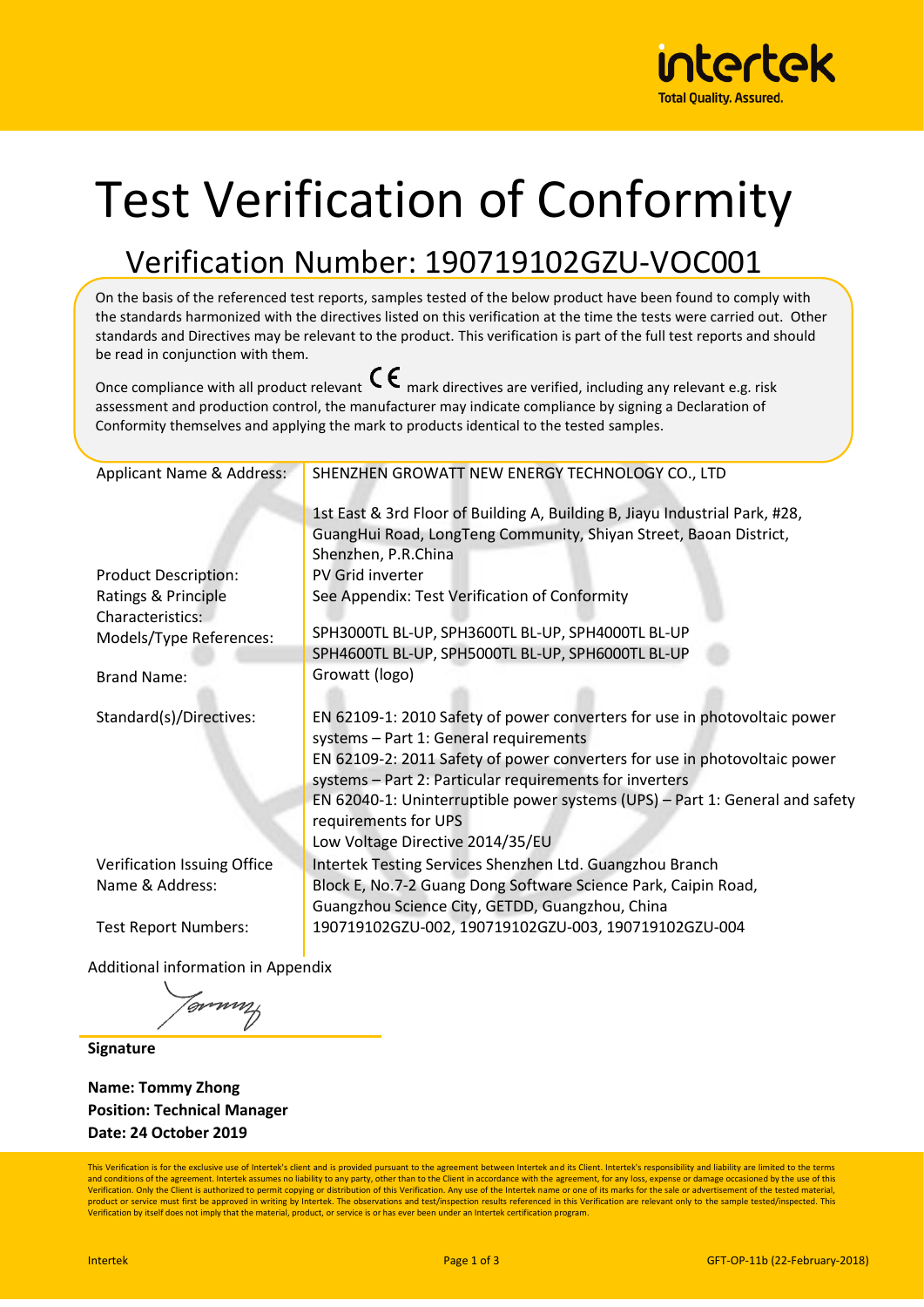

# **APPENDIX: Test Verification of Conformity**

#### **This is an Appendix to Test Verification of Conformity Number: 190719102GZU-VOC001**

### Ratings & Principle Characteristics:

| Model                                    | SPH3000TL BL-UP                    | SPH3600TL BL-UP | SPH4000TL BL-UP |  |
|------------------------------------------|------------------------------------|-----------------|-----------------|--|
| PV Input data                            |                                    |                 |                 |  |
| Max. PV Input<br>Voltage                 | 550V                               |                 |                 |  |
| Max. PV current                          | $2*12$ d.c.A                       |                 |                 |  |
| Max. PV Isc                              | $2*15$ d.c.A                       |                 |                 |  |
| AC output/Input data                     |                                    |                 |                 |  |
| Nominal input /<br>output power          | 3000/3000W                         | 3680/3680W      | 4000/4000W      |  |
| Max. Output<br>apparent power            | 3000VA                             | 3680VA          | 4000VA          |  |
| Nominal voltage                          | 230 a.c.V                          |                 |                 |  |
| Max. input/output<br>current             | 16/16 a.c.A                        |                 | 22/22 a.c.A     |  |
| Nominal Frequency                        | 50Hz                               |                 |                 |  |
| Power Factor range                       | 0.8 Leading $\approx$ 0.8 Lagging  |                 |                 |  |
| UPS output data                          |                                    |                 |                 |  |
| Max. output power                        | 3000VA                             | 3680VA          | 4000VA          |  |
| Nominal AC output<br>voltage             | 230 a.c.A                          |                 |                 |  |
| <b>Nominal AC</b><br>Frequency           | 50Hz                               |                 |                 |  |
| Battery data                             |                                    |                 |                 |  |
| <b>Battery voltage</b><br>range          | $42 - 59$ d.c.V                    |                 |                 |  |
| Max. charging and<br>discharging current | 75 d.c.A                           |                 |                 |  |
| Type of battery                          | Lithium/Lead-acid                  |                 |                 |  |
| Ingress Protection                       | <b>IP65</b>                        |                 |                 |  |
| <b>Protective Class</b>                  | Class I                            |                 |                 |  |
| Operating<br>temperature range           | $-25^{\circ}$ C - +60 $^{\circ}$ C |                 |                 |  |
| <b>FW Version</b>                        | RA1.0                              |                 |                 |  |

This Verification is for the exclusive use of Intertek's client and is provided pursuant to the agreement between Intertek and its Client. Intertek's responsibility and liability are limited to the terms<br>and conditions of product or service must first be approved in writing by Intertek. The observations and test/inspection results referenced in this Verification are relevant only to the sample tested/inspected. This<br>Verification by itself d